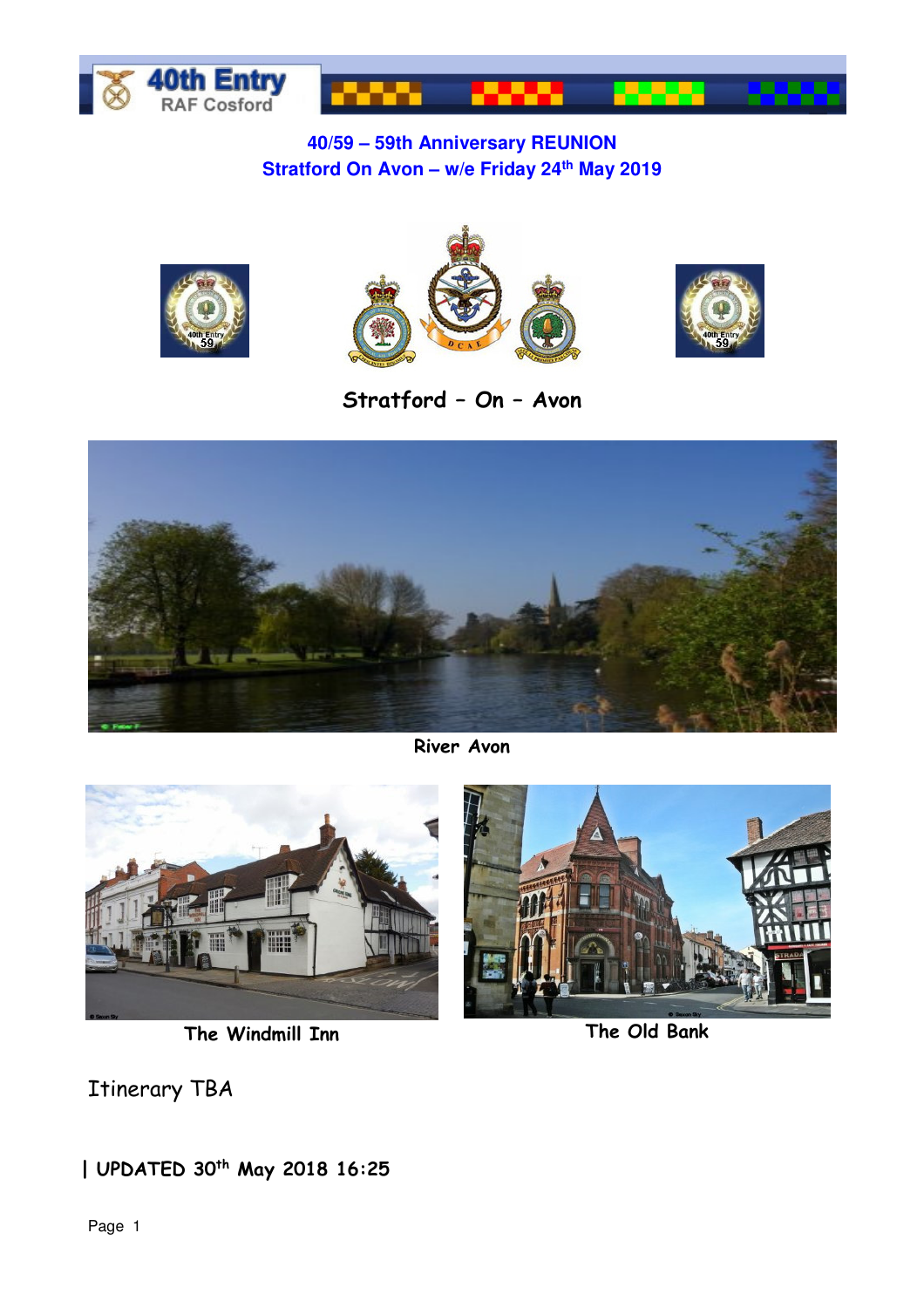



## **Alveston Manor Hotel Stratford- Stratford-On-Avon**

Macdonald Alveston Manor Hotel, Stratford Upon Avon Clopton Bridge, Stratford-upon-Avon, CV37 7HP

Sat Nav Coordinates: 52°11'25.2N 001°41'53.1W

**https://www.tripadvisor.co.uk/Hotel\_Review-g186399-d192004-Reviews-Macdonald\_Alveston\_Manor\_Hotel-Stratford\_upon\_Avon\_Warwickshire\_England.html**



After much research etc, have come up with a Hotel which I hope meets everyone's requirements, close to town, on-site parking – albeit £5 for the stay.

With a spa (swimming pool), the Macdonald Alveston Manor Hotel has an award-winning restaurant and gardens and terrace. The River Avon is 450 yards away and Stratford-Upon-Avon is a 5-minute walk.

Just a few minutes' walk from The Royal Shakespeare Company, Macdonald Alveston Manor is a 10-minute walk from Anne Hathaway's Cottage. Historical Warwick is a 20 minute drive away.

Although rather expensive, as all the hotels in SOA are, suggest to keep the cost down bookings be made for 2 nights only, with 3 for those who make this choice!

Booking through Booking.com: e.g 2 nights £307 breakfast included, Free cancellation, no pre-payment – 3 nights £441, breakfast, free cancellation, no pre-payment.

Informed Hotels in SOA are booked up quickly so those attending need to book early, although with the last-minute cancellation option £18!

**| UPDATED: 28th September 2018 13:40**